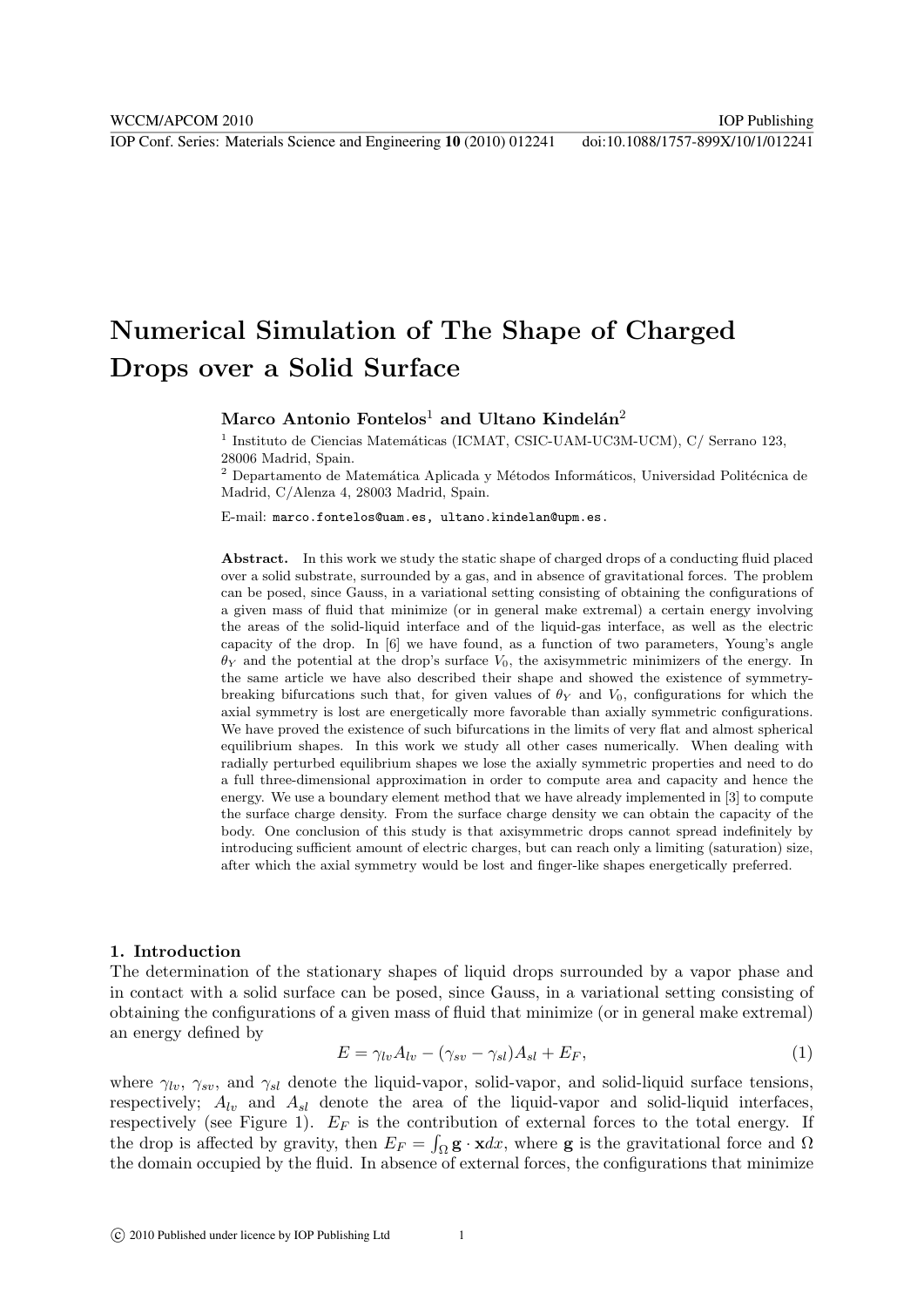WCCM/APCOM 2010 **IOP** Publishing

IOP Conf. Series: Materials Science and Engineering **10** (2010) 012241 doi:10.1088/1757-899X/10/1/012241



Figure 1. Sketch of the problem.

the energy (1) are spherical caps such that the contact angle  $\theta_Y$ , called Young's angle, between the liquid-vapor and solid-liquid interfaces satisfies

$$
\cos \theta_Y = \frac{\gamma_{sv} - \gamma_{sl}}{\gamma_{lv}}.\tag{2}
$$

When the volume of fluid under consideration is sufficiently small, the contribution of gravitational forces to the energy is negligible in comparison with interfacial energies. A consistent approximation is then to ignore gravity in (1), as it is done systematically in the study of multiphase flows in microfluidic applications, for instance (see [15]). It is precisely in connection with such microfluidic applications that electric fields are incorporated with the purpose of controlling the shape and motion of small masses of fluid. This is the case, for instance, of electrowetting applications in which the shape of a mass of electrically conducting fluid is controlled via the addition of electric charges and application of external electric fields (see [10] and the references therein).

The simplest situation corresponds to a drop of perfectly conducting fluid with a total charge Q. In this case, the energy would be given (cf. [10]) by

$$
E = \gamma_{lv} \left[ A_{lv} - (\cos \theta_Y) A_{sl} \right] - \frac{1}{2} \varepsilon_0 \int_{\mathbb{R}^3 \setminus \Omega} |\mathbf{E}|^2 dx,
$$
\n(3)

where  $\mathbf{E} = -\nabla V$  is the electric field (V is the electric potential) created by the charges, concentrated in  $\partial\Omega$  with a density  $\sigma = -\varepsilon_0 \frac{\partial V}{\partial n}$  $\frac{\partial V}{\partial n}$  in a perfect conductor.  $\varepsilon_0$  is the dielectric constant of the medium surrounding the drop. The potential V at the surface of a conductor is constant and, in absence of charges in  $\mathbb{R}^3 \setminus \Omega$ , is harmonic in the exterior of  $\Omega$ . Hence, V is solution of the boundary value problem

$$
\Delta V = 0 \text{ at } \mathbb{R}^3 \setminus \Omega,\tag{4}
$$

$$
V = V_0 \quad \text{at } \partial \Omega,\tag{5}
$$

$$
V = O(|\mathbf{r}|^{-1}) \quad \text{as } |\mathbf{r}| \to \infty. \tag{6}
$$

The electrical energy term in (3) can be written, after integration by parts, in the equivalent forms

$$
\frac{1}{2}\varepsilon_0 \int_{\mathbb{R}^3 \setminus \Omega} |\mathbf{E}|^2 dx = \frac{1}{2}\varepsilon_0 \int_{\partial \Omega} V \frac{\partial V}{\partial n} dS = \frac{1}{2} \int_{\partial \Omega} V_0 \sigma dS = \frac{1}{2}QV_0 = \frac{1}{2}CV_0^2,\tag{7}
$$

where C is the capacity of  $\Omega$  defined as

$$
C = -\frac{\varepsilon_0}{V_0} \int_{\Omega} \frac{\partial V}{\partial n} dS.
$$
\n(8)

The determination of the capacity of a given set is, in general, a difficult problem. There are explicit expressions for only a few configurations, such as spheres and discs (see [8]). The best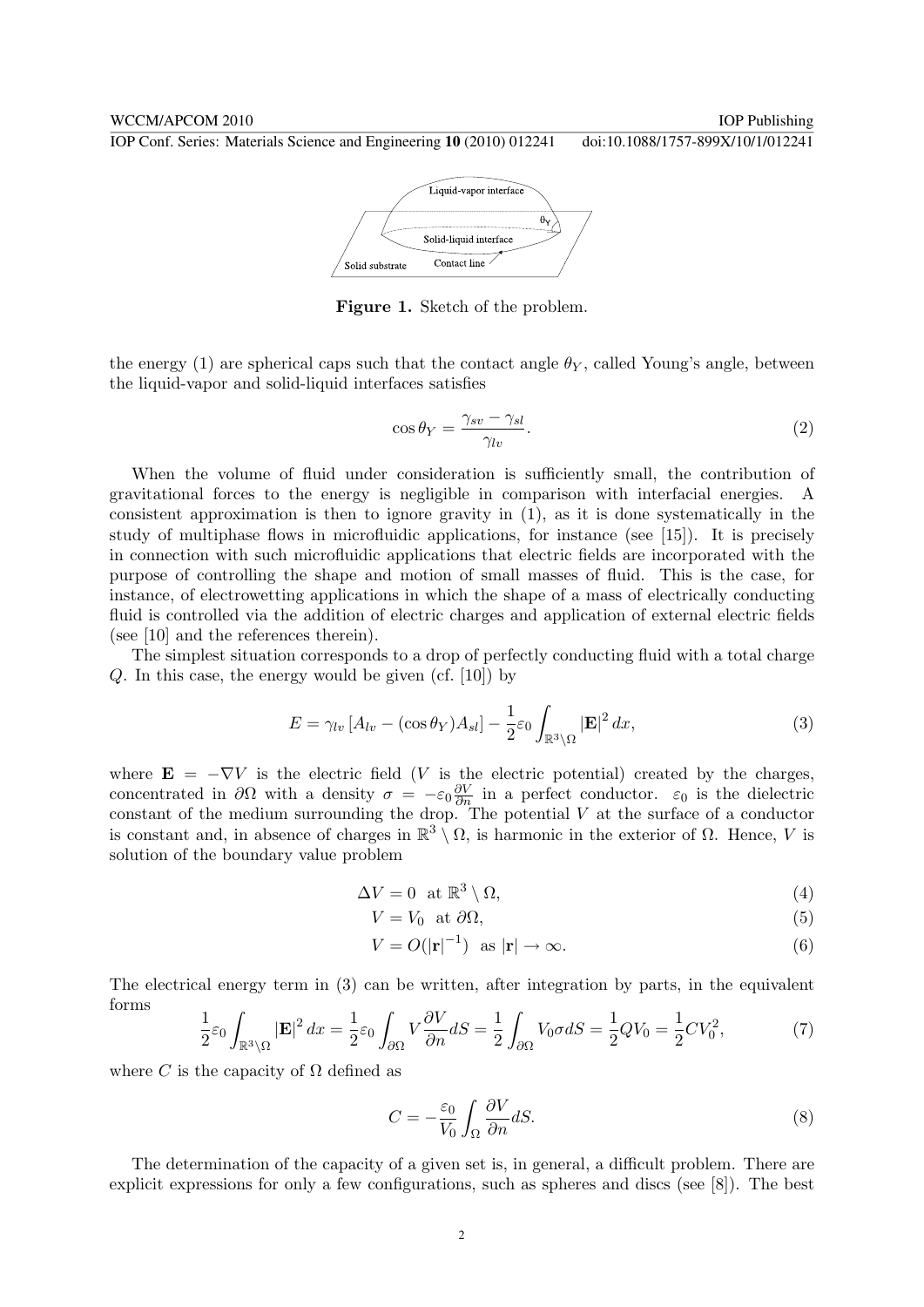source concerning estimation of the capacity of arbitrary sets is [12] and the related article [13]. More complex configurations, such as spherical caps, have a capacity that can be estimated from above and below but no explicit formulae. This is the main difficulty in the deduction of minimizers of (3).

By computing the first variation of the functional (3) one arrives at the following equation:

$$
\gamma \kappa - \frac{\sigma^2}{2\varepsilon_0} = -p,\tag{9}
$$

where  $\gamma = \gamma_{lv}$ ,  $\kappa$  is the mean curvature (sum of the principal curvatures) of the liquid-vapor interface at a point **x**,  $\sigma = -\varepsilon_0 \frac{\partial V}{\partial n}$  $\frac{\partial V}{\partial n}$  is the surface charge density at the same point **x**, and p is a constant to be determined through the constraint that the drop has a given volume. In the fluid dynamics context,  $p$  is the difference of pressure across the interface. Equation (9) has to be complemented with the boundary condition stating that the normal vector to the interface forms a constant angle with the normal to the solid substrate at any point of the contact line Γ, the set where the liquid-vapor and the solid-liquid interfaces meet. This angle has to be, exactly,  $\theta_Y$  (cf. [11]). Finally, we introduce characteristic length  $(Vol.)^{\frac{1}{3}}$ , where Vol. is the volume of the drop, characteristic potential  $(Vol.)^{\frac{1}{6}}(\gamma \varepsilon_0^{-1})^{\frac{1}{2}}$ , characteristic surface charge density  $(Vol.)^{-\frac{1}{6}}(\gamma \varepsilon_0)^{\frac{1}{2}}$ , and characteristic pressure  $\gamma(Vol.)^{-\frac{1}{3}}$ . Accordingly, we change variables and unknowns in the form  $\mathbf{x} \to (Vol.)^{\frac{1}{3}} \mathbf{x}, V \to (Vol.)^{\frac{1}{6}} (\gamma \varepsilon_0^{-1})^{\frac{1}{2}} V, \sigma \to (Vol.)^{-\frac{1}{6}} (\gamma \varepsilon_0)^{\frac{1}{2}} \sigma,$  $p \to \gamma (Vol.)^{-\frac{1}{3}}p$  so that space coordinates, potential, surface charge density, and pressure are now dimensionless. We end up with the following dimensionless version of (9):

$$
\kappa - \frac{\sigma^2}{2} = -p,\tag{10}
$$

and the variational problem associated to the functional

$$
E = [A_{lv} - (\cos \theta_Y) A_{sl}] - \frac{1}{2} C V_0^2,
$$
\n(11)

where  $C = -\frac{1}{V}$  $V_0$ R Ω ∂V  $\frac{\partial V}{\partial n}$ dS, V being the solution to (4)–(6), and  $\Omega$  is now a domain of unit volume.

One important motivation for this work is its relation with the phenomenon of electrowetting. This consists in the control of the wetting properties of fluids by means of electric fields. The simplest situation is that of a drop of conducting fluid connected to a battery and, therefore, kept at a given difference of potential with respect to an electrode placed at some distance below the solid substrate. In the situation studied in the present paper, such an electrode would be placed at infinity, so that we establish a given potential on the drop's surface and assume the potential to decay at infinity. The simplest theories on electrowetting follow the original ideas of Lippmann, who developed a formula (cf. [9]) that predicts an unlimited spreading of droplets through application of sufficiently strong electrostatic potentials. Nevertheless, the physical observation is that drops do not spread infinitely but reach a saturation regime such that an increase of the potential does not produce any additional spreading but rather the appearance of instabilities at the contact line with subsequent emission of a varying number of satellite filaments (see [10] and the references therein). The demonstration of such facts, also appearing when the electrode is at a fixed distance to the drop, requires a somewhat different analysis and will be published elsewhere.

In a previous paper ([6]) we have studied, as a function  $\theta_Y$  and  $V_0$ , the equilibrium configurations. In [6] we have obtained formulae for the geometry of axially symmetric profiles in certain limits of  $\theta_Y$  and  $V_0$ . We have also deduced constraints to indefinite spreading: the first one due to the fact that static solutions develop dewetted cores with the fluid concentrated in a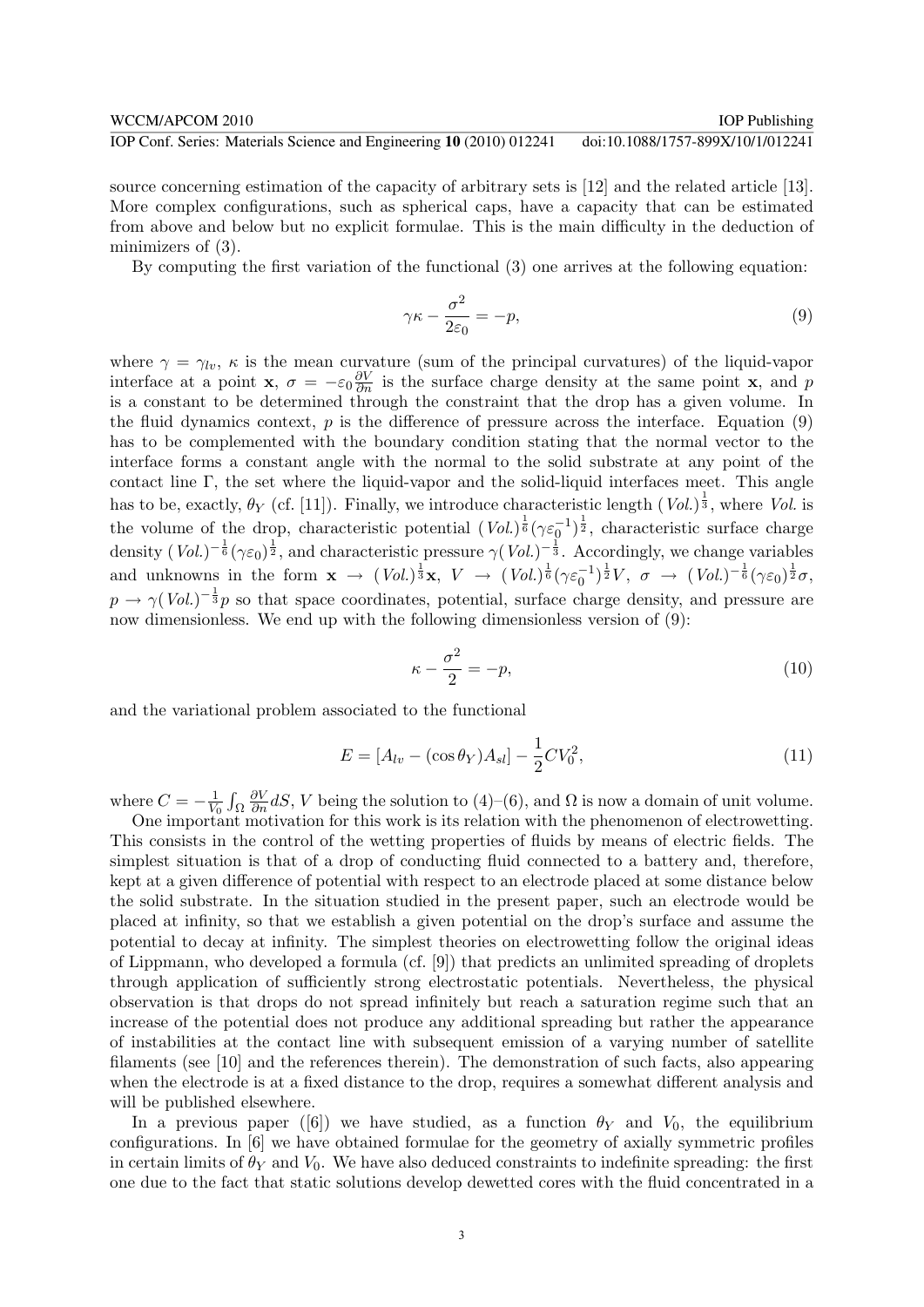| WCCM/APCOM 2010                                                      | <b>IOP</b> Publishing             |
|----------------------------------------------------------------------|-----------------------------------|
| IOP Conf. Series: Materials Science and Engineering 10 (2010) 012241 | doi:10.1088/1757-899X/10/1/012241 |

rim around these cores and the second constraint related to stability. By analyzing the energy functional (11) we have concluded that axially symmetric solutions must become unstable under nonaxisymmetric perturbations with n undulations  $(n = 2, 3, \ldots)$ , provided  $V_0$  is large enough. In this paper we shall describe the numerical method we have used in [6] to determine for what values of  $V_0$  such instabilities do develop as a function of  $\theta_Y$ .

The paper is organized as follows. In section 2 we study the stability of the radially symmetric solutions under symmetry-breaking perturbations. In this study, we focus the theoretical discussion in the limiting cases of almost spherical and flat drops. In section 3 we explain the numerical method we have implemented in order to get results for all the intermediate cases. Finally, section 4 includes the numerical results and some conclusions.

## 2. Symmetry-breaking instabilities for limiting values of  $V_0$  and  $\theta_Y$

We begin identifying values of the potential at which nonaxisymmetric solutions are energetically more favorable than the axially symmetric configurations  $r = a(z)$  (r and z are, respectively, the radial coordinate and the axis coordinate in a cylindrical coordinate system about the axis of symmetry). We perturb the profiles radially in the form

$$
r(\theta, z) = \frac{a(z)}{\sqrt{1 + \frac{\varepsilon^2}{2}}} (1 + \varepsilon \cos(n\theta)); \quad z \in [0, H], \quad \theta \in [0, 2\pi). \tag{12}
$$

The volume of the drop does not change, since

$$
Vol. = \int_0^H z \left[ \int_0^{2\pi} \left( \int_0^{\frac{a(z)}{\sqrt{1 + \frac{\varepsilon^2}{2}}} (1 + \varepsilon \cos(n\theta))} r dr \right) d\theta \right] dz
$$
  
= 
$$
\int_0^H z \left[ \frac{1}{2} \int_0^{2\pi} \frac{a^2(z)}{1 + \frac{\varepsilon^2}{2}} (1 + \varepsilon \cos(n\theta))^2 d\theta \right] dz = \pi \int_0^H z a^2(z) dz.
$$

The lateral area (area of the liquid-vapor interface) has a value (see [7])

$$
A_{lv}(\varepsilon) = \int_0^H \int_0^{2\pi} \sqrt{r^2 + r_\theta^2 + r^2 r_z^2} d\theta dz
$$
  
= 
$$
\int_0^H \int_0^{2\pi} r \sqrt{1 + r_z^2} \left( 1 + \frac{r^{-2} r_\theta^2}{\sqrt{1 + r_z^2} + \sqrt{1 + r^{-2} r_\theta^2 + r_z^2}} \right) d\theta dz
$$
  
= 
$$
\int_0^H \int_0^{2\pi} r \sqrt{1 + r_z^2} \left( \frac{1 + r^{-2} r_\theta^2}{\sqrt{1 + r_z^2} + \sqrt{1 + r^{-2} r_\theta^2 + r_z^2}} \right) d\theta dz + \int_0^H \int_0^{2\pi} r \sqrt{1 + r_z^2} d\theta dz
$$
  
= 
$$
I_1 + I_2,
$$

where

$$
I_1 = \int_0^H \int_0^{2\pi} r\sqrt{1 + r_z^2} \left( \frac{1 + r^{-2}r_\theta^2}{\sqrt{1 + r_z^2} + \sqrt{1 + r^{-2}r_\theta^2 + r_z^2}} \right) d\theta dz
$$
  

$$
\leq \int_0^H \int_0^{2\pi} \frac{r}{2} n^2 \varepsilon^2 \sin^2(n\theta) d\theta dz = n^2 \varepsilon^2 \frac{\pi}{2} \int_0^H a(z) dz = c_1 n^2 \varepsilon^2,
$$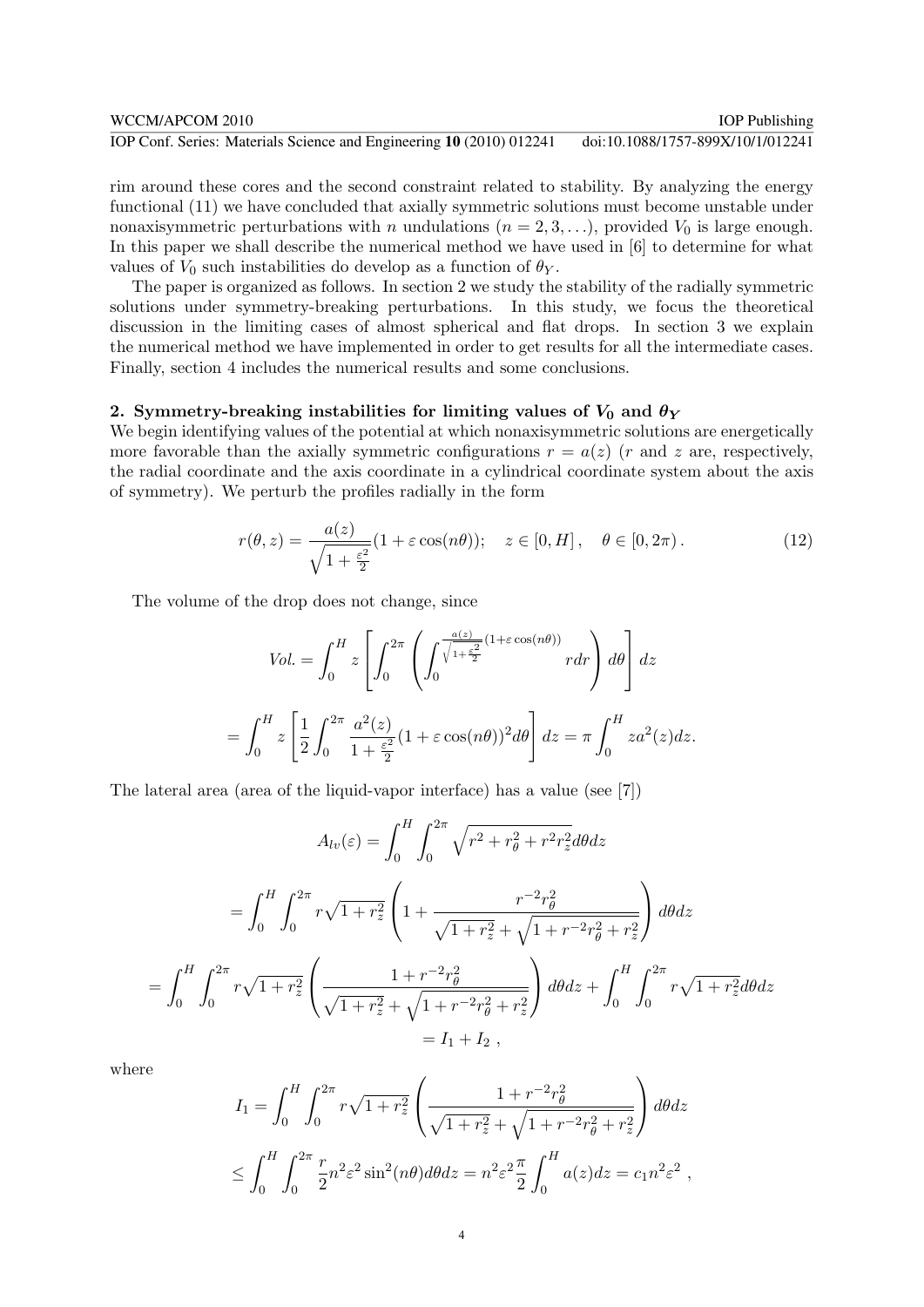and

$$
I_2 = \int_0^H \int_0^{2\pi} r\sqrt{1 + r_z^2} d\theta dz
$$
  
= 
$$
\int_0^H \int_0^{2\pi} a\sqrt{1 + a_z^2} \left[ 1 - \frac{\varepsilon^2}{4} + \frac{\varepsilon^2}{2} \frac{a_z^2}{1 + a_z^2} - \frac{\varepsilon^2}{4} \frac{a_z^4}{(1 + a_z^2)^2} + O(\varepsilon^3) \right] d\theta dz
$$
  
= 
$$
\int_0^H \int_0^{2\pi} a\sqrt{1 + a_z^2} \left[ 1 - \frac{\varepsilon^2}{4} \frac{1}{(1 + a_z^2)^2} + O(\varepsilon^3) \right] d\theta dz = A_{lv}(0) + c_2 \varepsilon^2 + O(\varepsilon^3),
$$

while the area of the solid-liquid interface remains unchanged. Hence, we can estimate the variation of the energy under a radial perturbation:

$$
\delta E = \delta A_{lv} - \cos \theta_Y \delta A_{sl} - \frac{1}{2} \delta C V_0^2
$$
  
=  $\varepsilon^2 \left[ (c_1 n^2 + c_2) - \frac{1}{2} (\delta C/\varepsilon^2) V_0^2 \right] + O(\varepsilon^3).$ 

Since  $\delta C/\varepsilon^2$  is always positive and  $O(1)$  for  $n > 2$ , as we have proved in [6], one should always have, for s

$$
V_0 > V_{0,n} = \sqrt{\frac{2(c_1 n^2 + c_2)}{(\delta C/\varepsilon^2)}},
$$
\n(13)

instabilities with a given n. For profiles close to a sphere  $V_{0,n}$  is increasing with n, but this is not the case for profiles close to a disc. Given the strict monotonicity of the capacity with  $n$  (even for profiles that are close to discs), again as we have proven in [6], and given the fact that  $c_1$  and  $c_2$  can be made arbitrarily small for sufficiently flat profiles (when  $H \ll 1$ ), we can make the  $c_2$  can be made arbitrarily si<br>combination  $\left[ (c_1 n^2 + c_2) - \frac{1}{2} \right]$ 2 aall for s<br> $(\delta C/\varepsilon^2)$  $V_0^2$ l(<br> to decrease monotonically with  $n$  for configurations close to a disc. This would imply that perturbations with large  $n$  are more unstable than perturbations with a small  $n$ . Hence, one can expect the boundary to destabilize first with multiple oscillations. In the next section we implement a numerical method to compute the energy of radially perturbed equilibrium shapes and determine, for given  $\theta_Y$ , the values of the radius of the solid-liquid interface and  $V_0$  for which instabilities with various n appear.

#### 3. Numerical method

When dealing with radially perturbed equilibrium shapes we lose the axially symmetric properties and need to do a full three-dimensional (3D) approximation in order to compute area and capacity and hence the energy given in (11). We use a boundary element method to compute the surface charge density by solving the integral equation associated with (4), (5) and (6) in the profiles given by (12) with a unit potential at the boundary. From the surface charge density we can obtain the total charge integrating over the surface and that will be the capacity of the body.

The integral equation for the charge density at the points  $\mathbf{r}_{\mathbf{p}} = (x_p, y_p, z_p)$  of the drop's surface is

$$
V(\mathbf{r}_{\mathbf{p}}) = \frac{1}{4\pi\epsilon_0} \int_{\partial\Omega(t)} \frac{\sigma(\mathbf{r})}{|\mathbf{r} - \mathbf{r}_{\mathbf{p}}|} dS(\mathbf{r})
$$
(14)

or, since  $V(\mathbf{r_p})$  is constant  $(V(\mathbf{r_p}) = 1)$ ,  $\sigma$  is therefore solution to

$$
1 = \frac{1}{4\pi\epsilon} \int_{\partial\Omega(t)} \frac{\sigma(\mathbf{r})}{|\mathbf{r} - \mathbf{r}_{\mathbf{p}}|} dS(\mathbf{r}).
$$
\n(15)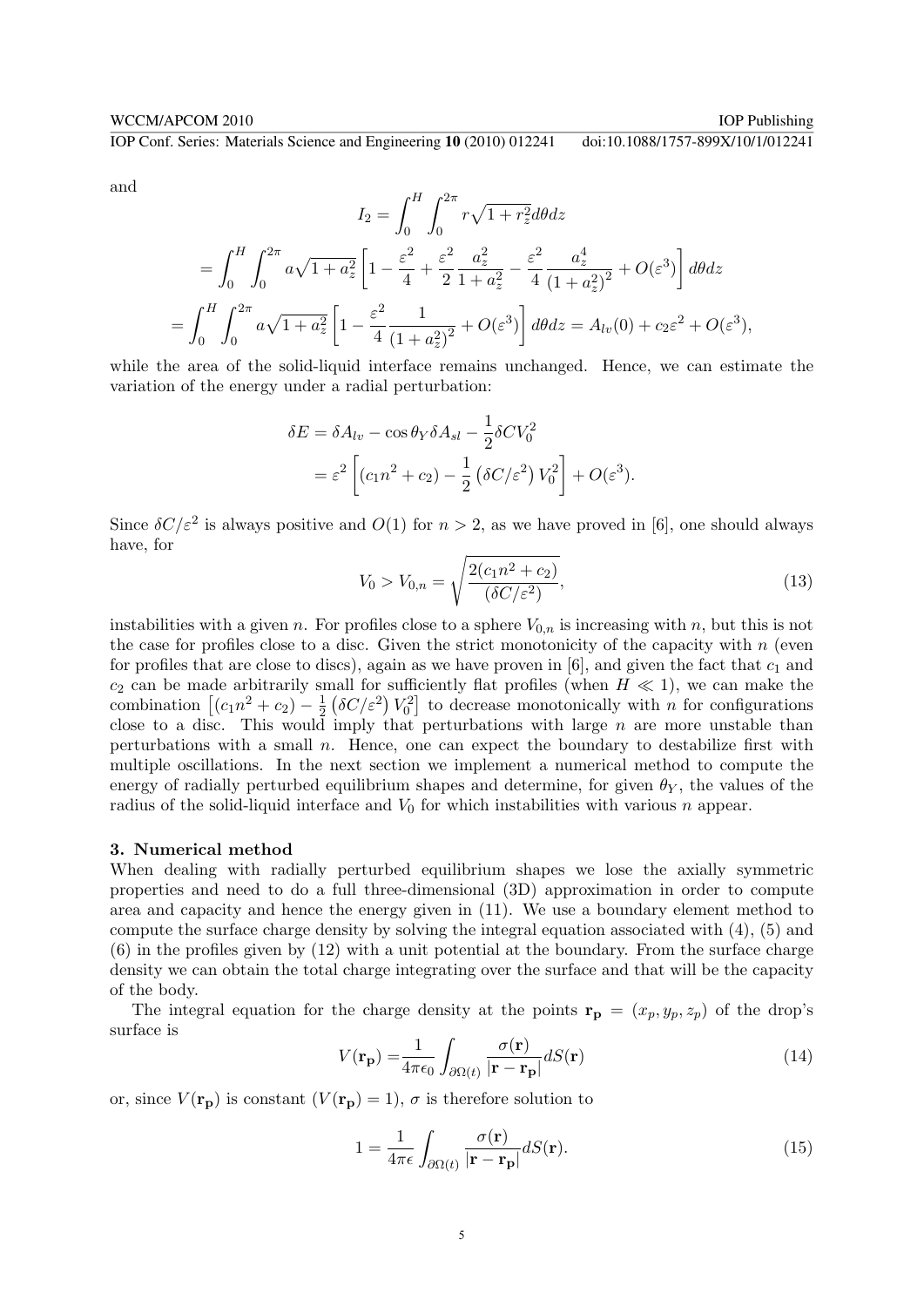We approximate the boundary,  $\partial\Omega$ , with a triangular mesh. The mesh is made up of N vertices and  $M$  (triangular) faces. On each face, we approximate the surface charge density with elementwise constant functions over a "virtual" element centered in each node with an area equal to  $1/3$  of the total area of the elements that share the node (see [16]).

We obtain the charge density from equation  $(15)$ :

$$
4\pi\varepsilon_0 = C_1 = \int_{\partial\Omega(t)} \sigma(\mathbf{r}) \frac{1}{|\mathbf{r} - \mathbf{r}_i|} ds(\mathbf{r}) \qquad i = 1, \dots, M,
$$
\n(16)

where  $r_i$  is the barycenter of the mesh element i and M is the number of mesh elements.

We approximate the integral that appears in (16) as follows:

$$
\int_{\partial\Omega(t)} \sigma(\mathbf{r}) \frac{1}{|\mathbf{r} - \mathbf{r}_i|} ds(\mathbf{r}) \approx \sum_{j=1}^{M} \lambda_{ij} \sigma_j, \quad \text{with } \lambda_{ij} = \int_{T_j} \frac{1}{|\mathbf{r} - \mathbf{r}_i|} ds(\mathbf{r}) \text{ and } \sigma_j = \sigma(\mathbf{r}_j). \tag{17}
$$

Two cases are considered when calculating  $\lambda_{ij}$ :

(i) Potential created by one element onto himself,  $i = j$ .

 $\lambda_{ii}$  can be calculated exactly dividing the element  $T_i$  in six subelements as it is shown in figure 2 (left):

$$
\lambda_{ii} = \int_{T_i} \frac{ds(\mathbf{r})}{|\mathbf{r} - \mathbf{r}_i|} = \int \int_{T_i} \frac{1}{\rho} \rho d\rho d\theta = \sum_{k=1}^6 \int \int_{T_{ik}} d\rho d\theta = \sum_{k=1}^6 a_k \ln(\sec(\alpha_k) + \tan(\alpha_k)). \tag{18}
$$



**Figure 2.** On the left: subdivision of the element  $T_i$  in six subelements for calculating the potential created by one element onto himself. On the right: subdivision of element  $T_i$  in a variable number of subelements for calculating the potential created by element j onto element i

(ii) Potential created by element j onto element i,  $i \neq j$ . In this case we subdivide the element  $T_j$  in a variable number of subelements as it is shown in figure 2 (right). If we suppose that  $\lambda_{ij}$  in a variable number of subelements as it is shown in lighte 2 (right). If we suppose that all the charge of an element is concentrated in its center of gravity:  $\lambda_{ij} = \sum_{k=1}^{N_s} \lambda_{ij,k}$  with  $\lambda_{ij,k} = \frac{A_{T_{jk}}}{\vert \mathbf{b}_i - \mathbf{b}_k \vert}$  $\frac{D_i - D_{jk}}{|\mathbf{b}_i - \mathbf{b}_{jk}|}$ , where  $A_{T_{jk}} =$  area of subelement  $T_{jk}$ ,  $\mathbf{b}_{jk} =$  barycenter of subelement  $T_{jk}$ ,  $\mathbf{b}_i =$  barycenter of element i and  $N_s =$  total number of subelements  $T_{jk}$  of  $T_j$ .

Once all the coefficients  $\lambda_{ij}$  are known, we calculate  $\sigma$  solving the system

$$
\sum_{j=1}^{M} \lambda_{ij} \sigma_j = C_1 \qquad i = 1, \dots, M,
$$
\n(19)

If we integrate  $\sigma$  over the surface of the liquid drop we will get the total charge of the drop that will coincide with the capacity of the drop because we have used  $V_0 = 1$ . Once the capacity is known we approximate numerically  $A_{lv}$  and  $A_{sl}$  and we get the energy of the liquid drop as a function of  $\theta_y$  and  $V_0$  using (11).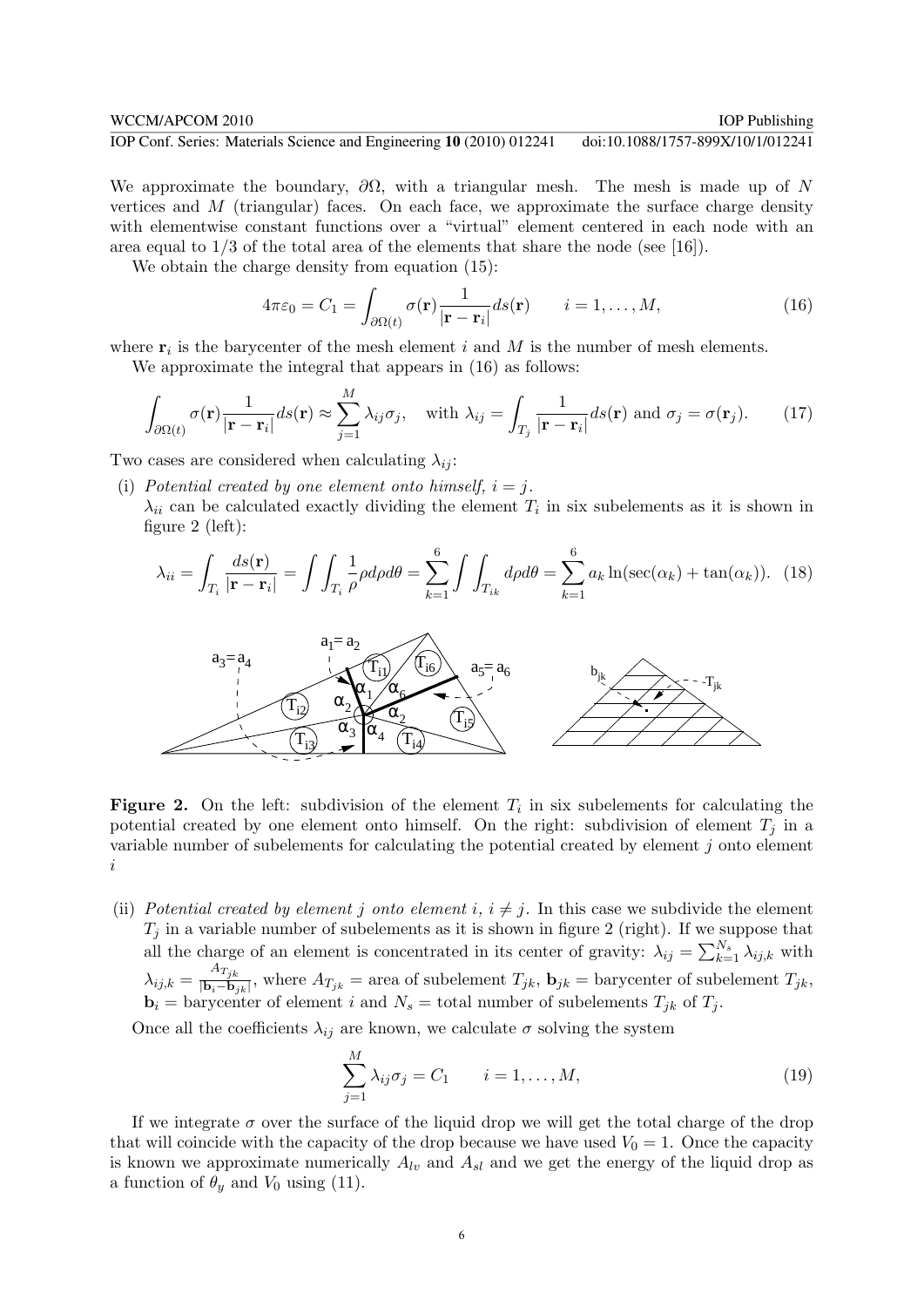

Figure 3. Capacity versus zenithal angle in an axisymmetric drop.



**Figure 4.** Two 3D meshes of a spherical cap ( $a = 0.7$ ,  $\beta = 0.7754$ ). On the left, mesh 1 (541 nodes and 1016 elements), and on the right, mesh 2 (2097 nodes and 4064 elements).

#### 4. Numerical results and conclusions

Validation In order to validate the numerical method described above we have done two tests: 1. Comparison with the exact capacity of a perfectly conducting thin spherical shell. The exact capacity can be obtained through

$$
C = 4a(\sin \beta + \beta),\tag{20}
$$

where a is the radius of the sphere and  $\beta$  is the zenithal angle of the shell; see [1].

We have compared in Figure 3 the capacity obtained numerically for values of  $\beta$  from 0 up to  $\pi/2$  (a hemispherical shell) and with two different meshes (mesh 1 and mesh 2; see Figure 4), with the exact capacity. We found with mesh 1 a maximum relative error of 0.011 and with mesh 2 a maximum relative error of 0.0058. In both cases, the relative error is below 2%.

2. Comparison with the exact capacity of a hemisphere (a spherical cap with  $\beta = \pi/2$  and a lower tap representing the liquid-solid interface). The exact capacity of a hemisphere of radius a is (see [8])  $\mathbf{r}$ 

$$
4\pi a \left(1 - \frac{1}{\sqrt{3}}\right). \tag{21}
$$

In this case we compare again the results obtained with meshes 1 and 2. We obtained a relative error of 0.00997 with mesh 1 and a relative error of 0.00253 with mesh 2.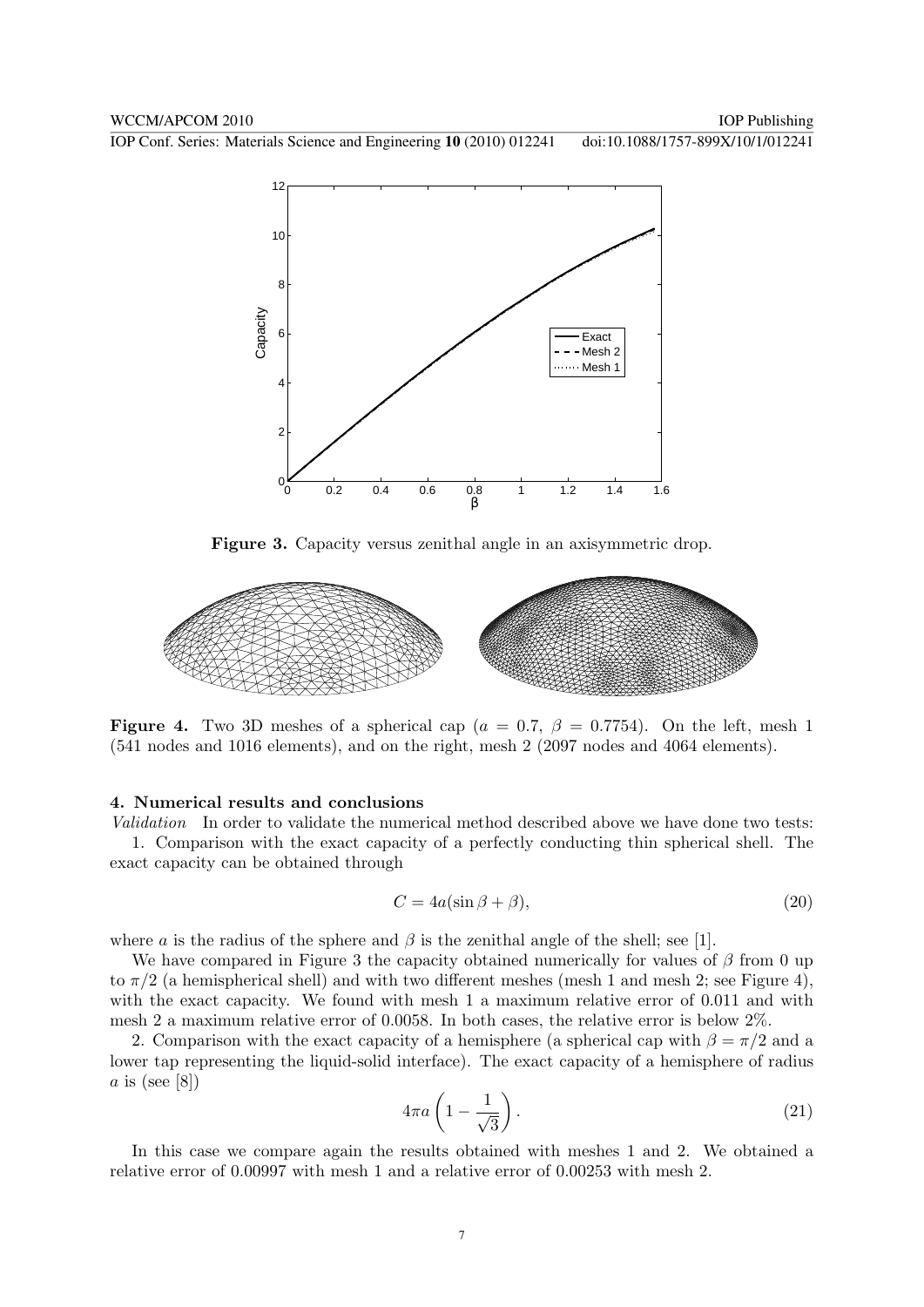

**Figure 5.** Shape of a radially symmetric droplet with a bottom tap of radius  $a = 1.16$  under a potential  $V = 0.6$  (top left). The same drop perturbed radially with  $n = 2$  (top right),  $n = 3$ (middle left),  $n = 4$  (middle right),  $n = 10$  (bottom left) and  $n = 20$  (bottom right).

Results and discussion We have used the numerical method described above to compute the energy of profiles perturbed in the form (12) and compare it with the energy of the axisymmetric profile  $a(z)$ . We use mesh 2 for the numerical simulations. In Figure 5 we show the perturbed drops with  $n = 0, 2, 3$ , and 4 for the case corresponding to  $V = 0.6$  and  $a = 1.16$ .

In Figure 6 we represent, together with the curves of  $\theta_Y$  as a function of a for all axisymmetric profiles at a given potential (see [6]), the approximate "bifurcation curves" for  $n = 2, 3$ , and 4. Each of these curves, with a given value of  $n$ , delimits the regions where the configurations of the type (12) with  $\varepsilon \ll 1$  (that we took equal to 0.025 for our numerical computations) are energetically more favorable than configurations with smaller value of  $n$  (including the axisymmetric profiles). Notice the tendency of the curves to intersect for large values of a. This is in agreement with the discussion on profiles close to a disc in the previous section.

From Figure 6 we can obtain two important conclusions:

(i) Drops cannot be spread indefinitely by increasing the potential  $V_0$ . If we trace a horizontal line in Figure 6 for a given value of  $\theta_Y$ , we find that a increases with the potential in a superlinear manner, but only up to some limiting value where we meet the first bifurcation curve  $n = 2$ . At this point, an axisymmetric drop is no longer the most favorable configuration, and drops with elliptic cross sections will be preferred. A further increase of  $V_0$  leads to an intersection with the curves  $n = 3, 4, \ldots$  and configurations with a higher number of undulations would be more favorable energetically. The intersection with the first bifurcation curve takes place for relatively small values of a (in comparison with the maximum values that a may take from the constraint established in  $[6]$ . In Figure 7 we represent the axisymmetric profiles at the  $n = 2$  bifurcation curve for different values of  $\theta_Y$ . Observe that all the profiles are concave. Hence, the profiles changing concavity, like those represented in [6], are probably not observable in nature since nonaxisymmetric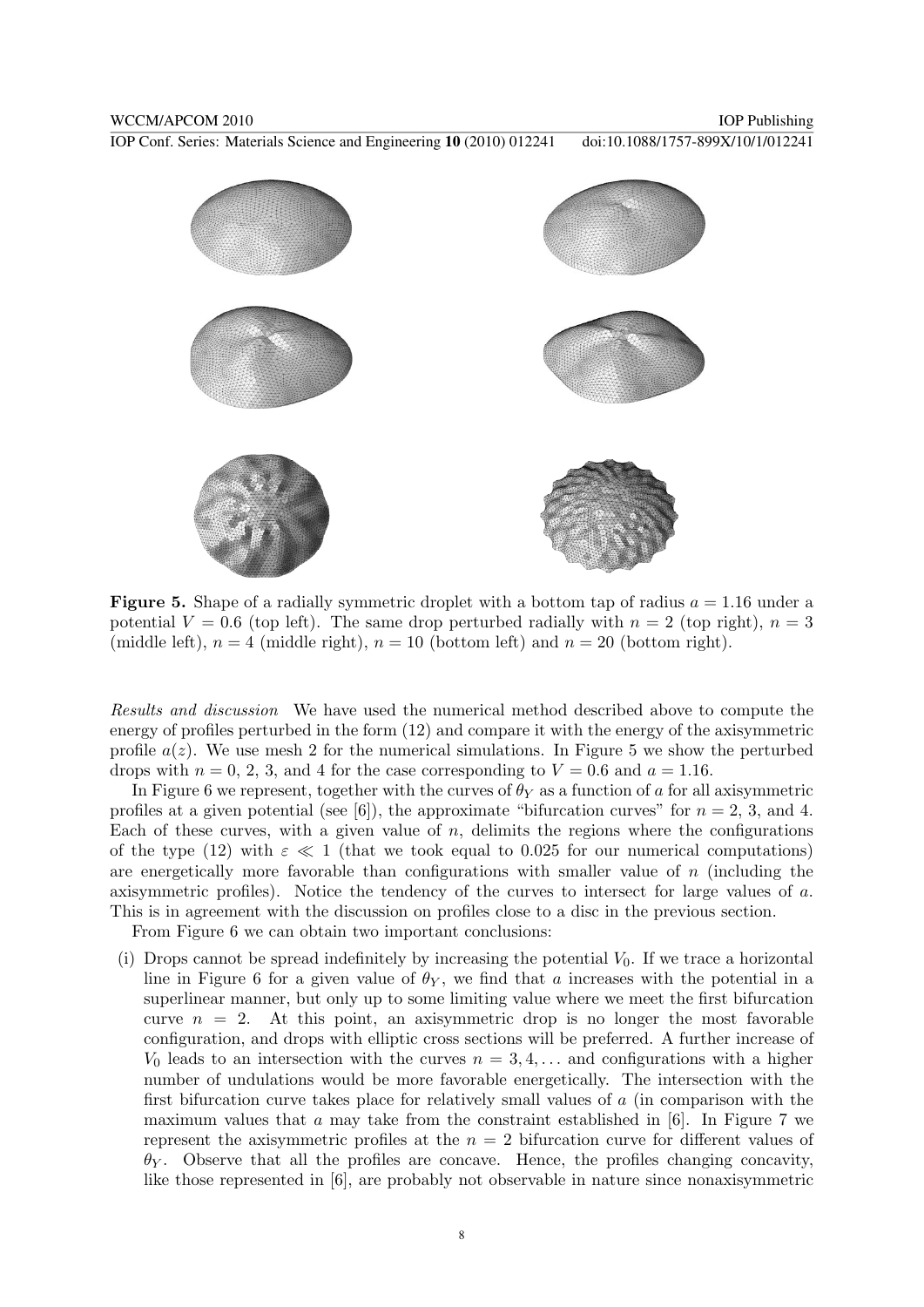

**Figure 6.** Bifurcation branches in the  $a-\theta_Y$  plane. The bifurcations with  $n=2$  are represented with dashed line,  $n = 3$  with dotted line, and  $n = 4$  with dash-dot line.



**Figure 7.** Axisymmetric profiles at the bifurcation curve  $n = 2$  for  $\theta_Y = 1.55, 1.26, 1.03, 0.81$ , 0.59, 0.43.

perturbations lead to configurations which are energetically more favorable. Once a bifurcation curve has been crossed, axisymmetric drops should destabilize. This provides an explanation to the saturation effect in electrowetting.

(ii) For a given value of  $\theta_Y$ , the transition between bifurcation curves occurs relatively fast: if we take, for instance,  $\theta_Y = \frac{\pi}{4}$  $\frac{\pi}{4}$ , we can see that a only changes approximately from 1.4 to 1.6 while crossing the bifurcation curves  $n = 2, 3$ , and 4. This fast transition is more remarkable the smaller  $\theta_Y$  is, and for sufficiently small values of  $\theta_Y$  the transition takes place for very flat shapes; for those shapes (see the previous section) the first bifurcation curve we cross when increasing a may correspond to  $n > 2$ . The quick transition between bifurcation curves provides an explanation of the characteristic multiple-finger patterns observed in electrowetting once saturation is reached and potential is slowly increased.

#### Acknowledgments

The authors thankfully acknowledge the computer resources provided by the Centro de Supercomputación y Visualización de Madrid (CeSViMa) and the Spanish Supercomputing Network.